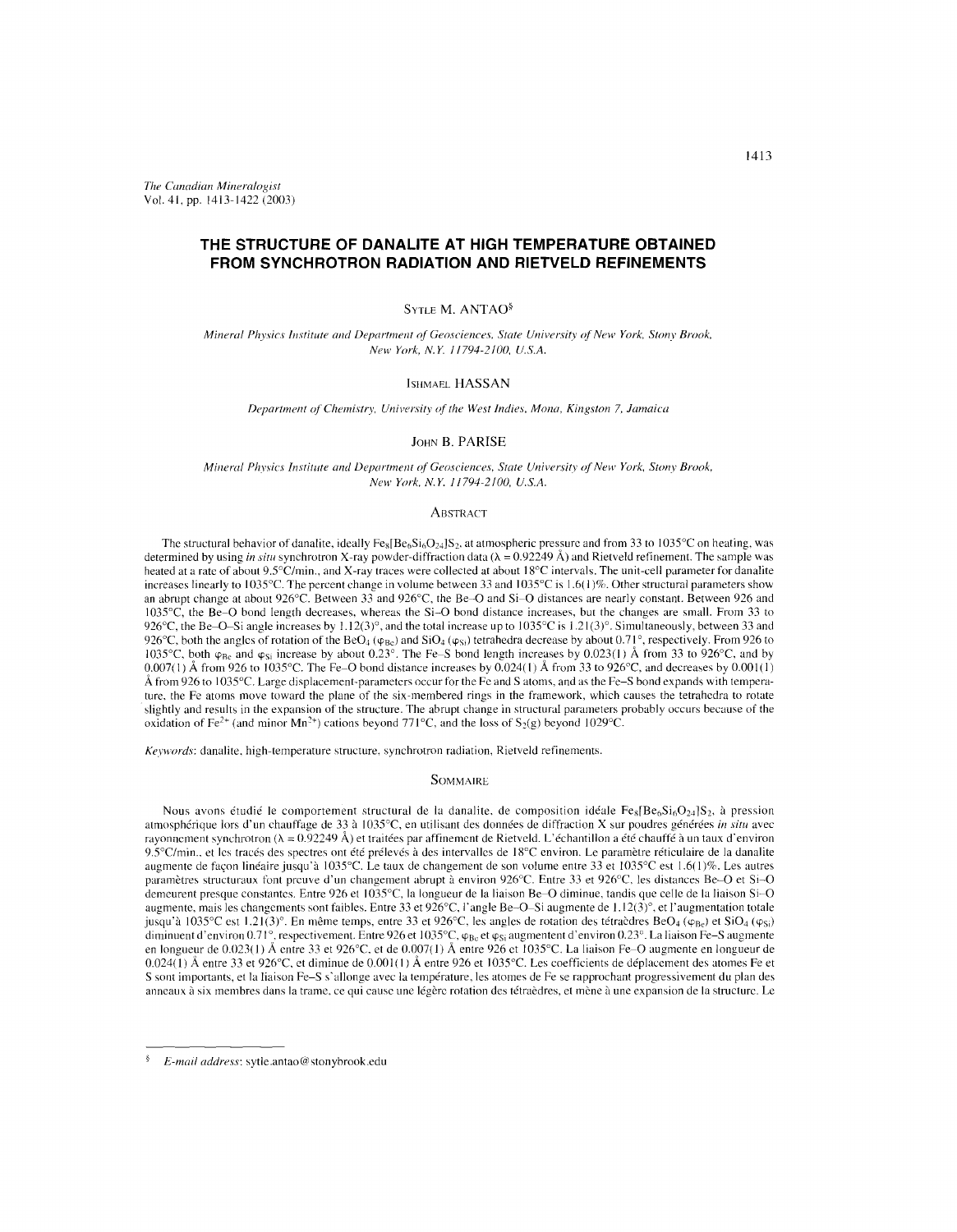1414 THE CANADIAN MINERALOGIST

changement abrupt des paramètres structuraux a probablement lieu à cause de l'oxydation des cations  $Fe^{2+}$  (et, en quantité moindre, Mn<sup>2+</sup>) au delà de 771°C, et la perte de S<sub>2</sub>(g) au delà de 1029°C.

(Traduit par la Redaction)

*Mots-clés:* danalite, structure à température élevée, rayonnement synchrotron, affinement de Rietveld.

#### **INTRODUCTION**

Danalite belongs to the helvite group of minerals,  $(Mn,Fe,Zn)_{8} [Be_{6}Si_{6}O_{24}]S_{2}$ , and is the Fe-rich member. Barth (1926) and Gottfried (1927) determined the space group of helvite, and Pauling (1930) determined its structure. The structure of helvite was subsequently refined by Holloway *et al.* (1972). Dunn (1976) chemically analyzed helvite-group minerals, including danalite, from numerous localities. Danalite was the only end-member of the helvite group that could not be synthesized by Mel'nikov et al. (1968). The room-temperature structure of danalite (space group *P43n),* ideally Fe<sub>8</sub>[Be<sub>6</sub>Si<sub>6</sub>O<sub>24</sub>]S<sub>2</sub>, was refined by Hassan & Grundy (1985).

The structure of danalite has not been previously studied at high temperature. The present study was carried out to determine the structural behavior of danalite to 1035°C using *in situ* synchrotron X-ray powder-dif-



F<sub>IG</sub>. 1. Projection of the structure of danalite down [0011] showing the lower half of the unit cell. The Be and Si tetrahedra alternate in the rings, and the angles of rotation of these tetrahedra are indicated by  $\varphi_{\text{Be}}$  and  $\varphi_{\text{Si}}$ , which also serve to identify the *T04* tetrahedra. The S atom is shown as large circles, and the  $Fe<sup>2+</sup>$  cations as smaller circles.

fraction data and Rietveld refinement of the structure. The thermal expansion of danalite is also discussed in terms of the observed structural changes and the geometrical model of Hassan & Grundy (1984). The results for danalite are compared to those for sodalite (Hassan *et al. 2004).*

## BACKGROUND INFORMATION

The helvite-group minerals are isotypic with sodalite,  $N_{8}$ [Al<sub>6</sub>Si<sub>6</sub>O<sub>24</sub>]Cl<sub>2</sub>. The framework structure is characterized by four-membered rings in the faces of the unit cell, and these rings are linked to form six-membered rings about the corners of the unit cell (Fig. I). The Si and Be atoms alternate in these rings, as they are ordered. The sodalite or  $\beta$ -cage (using zeolite nomenclature) in danalite encloses  $[Fe_4\text{-}S]^{6+}$  clusters. The S atoms are at the corners and center of the unit cell, and the Fe atoms are on the threefold axes adjacent to the six-membered rings. The S atom is tetrahedrally coordinated by four Fe atoms, whereas the Fe atom is in fourfold coordination, surrounded by one S atom and three framework O atoms. The  $[Fe_{4} \bullet S]^{6+}$  clusters in danalite are highly charged *(i.e.*, 6+ valence units), so they have smaller sizes compared to the  $[Na_4^{\bullet}Cl]^{3+}$  clusters in sodalite and tugtupite (Hassan & Grundy 1985, 1991). In addition, danalite contains Be<sup>2+</sup> instead of the larger Al<sup>3+</sup> cations in sodalite (<sup>141</sup>Be:  $r = 0.27 \text{ Å}$ ; <sup>141</sup>Al: r = 0.39 A; Shannon 1976), so the danalite framework is in a highly collapsed state compared to that of sodalite.

#### EXPERIMENTAL METHODS

The sample of danalite used in this study is from the Mt. Francisco granitic pegmatite, Ribawa area, Western Australia (ROM # M37261), and is the same as that studied by Hassan & Grundy (1985). A chemical analysis of the sample gave the following chemical formula:  $(Mn_{40}Fe_{38}Zn_{0.6})[Be_{61}Si_{58}O_{24}]S_{21}$  (Hassan & Grundy 1985). The crystals of danalite were hand-picked and crushed to a powder using an agate mortar and pestle. High-temperature synchrotron X-ray powder-diffraction experiments were performed at beam-line X7B of the National Synchrotron Light Source at Brookhaven National Laboratory. The sample was loaded in a quartz capillary (0.5 mm in diameter, open to air at one end) and was oscillated during the experiment over an angle of 20°. The high-temperature X-ray-diffraction data were collected by using *in situ* synchrotron radiation  $(\lambda)$  $= 0.92249$  Å) at room pressure and from 33 to 1035°C.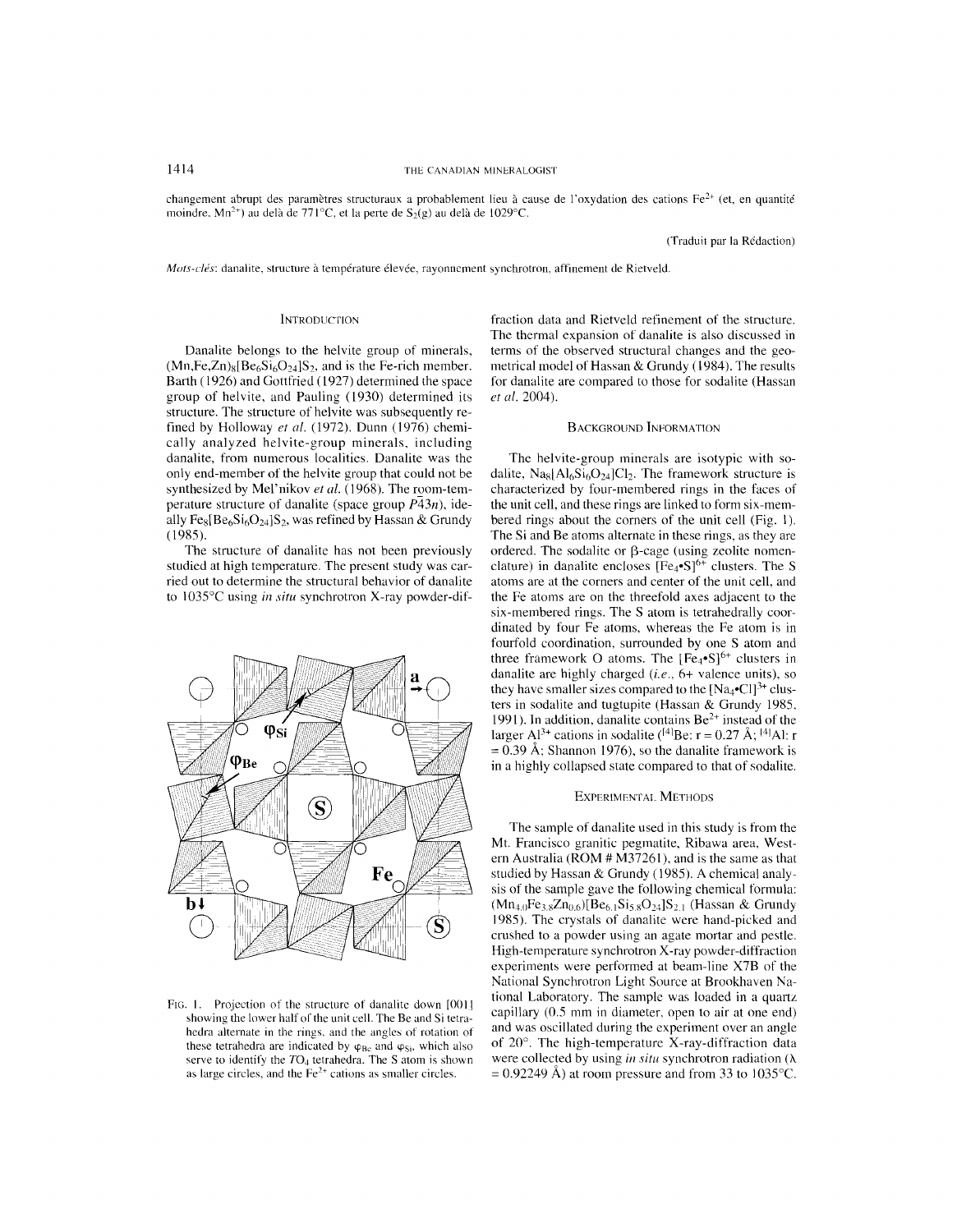Elevated temperatures were obtained using a horseshoeshaped heater and controlled using a thermocouple element near the capillary. Data were collected at a rate of about 9.5°C/min. The X-ray-diffraction data were collected at regular intervals of about 18°C. The data were collected to a maximum 2 $\theta$  of about 50°  $[(\sin \theta/\lambda)$  < 0.46  $\AA^{-1}$ l. An imaging plate (IP) detector (Mar345, 2300  $\times$ 2300 pixels) mounted perpendicular to the beam path was used to collect full Debye-Scherrer rings with an exposure time of 20 s. Prior to running the sample, a separate experiment using a  $LaB<sub>6</sub>$  standard was used to determine the sample-to-detector distance, tilt angle, wavelength, and tilting angle of the IP. The diffraction patterns recorded on the IP were integrated using the Fit2d program (Hammersley 1996).

#### RIETVELD REFINEMENTS OF THE STRUCTURE

Of the numerous powder-diffraction patterns collected, twenty-one datasets where chosen at regular intervals for treatment with the Rietveld method, GSAS, and EXPGUI programs (Larson & Von Dreele 2000, Toby 2001). For the room-temperature structure, the starting atomic coordinates, cell parameters, isotropic displacement parameters, and space group, *P43n,* were those of Hassan & Grundy (1985). The refined coordinates of the atoms were then used as input for the next higher-temperature structure. Initially, the idealized chemical formula for danalite was used to constrain the site occupancies in the refinement. The refinement of the site-occupancy factors *(sof)* for the Fe and S atoms indicate this formula to be appropriate. The refined *sof* for the interstitial cations in terms of Fe and S atoms  $[Fe = 0.983(6)$  and  $S = 0.918(9)$  at 33°C] indicate that the Fe site contains  $Mn^{2+}$  cations, and the *sof* for S is underestimated, when compared with the results of the chemical analysis. For the same sample, Hassan & Grundy (1985) found that the *sof* in terms of Fe is 1.06(1), and they set the *sof* for S to be 1.0 in their struc ture refinement. It should be noted that the *sof* for the Fe site is within  $3\sigma$ , so this may indicate that the Fe site is fully occupied. In this study, we are interested in changes in the site-occupancy factors of both Fe and S as a function of temperature, so both  $\mathfrak{so}$ f were introduced as variables and refined.

In the initial stage, the background was fitted by using the Chebyschev analytical function with 24 coefficients, and the profiles were fitted using the pseudo-Voigt function and an asymmetry correction term (GV, GW, and asym). The zero-shift was set to zero at all temperatures. A full-matrix least-squares refinement varying a scale factor, a cell parameter, atom coordinates, and isotropic displacement parameters converged quickly. Isotropic displacement parameters were used for all the atoms in danalite. Using decreasing weights, soft constraints were used for the *T-O* distances, as we do not expect them to vary with temperature. Because of these constraints, their contribution to  $\chi^2$  was about 0.0636 (that is, about 6%) at different temperatures. Finally, the background (24 terms), profile parameters (three terms), a scale factor, and structural parameters (12 variables) were also allowed to vary, and the refinement proceeded to convergence. The number of variabIes was 40 at the end of the refinement, and the number of observed reflections was 51. The number of observations (data points) was about 2115. The structures refined well at all temperatures. Synchrotron powder X-ray-diffraction patterns are shown in Figure 2, as examples. The cell parameters and the Rietveld structure refinement statistics at various temperatures are listed in Table I. The coordinates and isotropic displacement parameters of the atoms are given in Table 2, and selected bond-distances and angles are listed in Table 3.

#### RESULTS AND DISCUSSION

## *Cell parameter*

The *a* cell parameter increases linearly with temperature without abrupt changes or discontinuities to 1035°C (Fig. 3). The unit-cell parameter for danalite at 33°C obtained in this study [Table 1;  $a = 8.23264(5)$  Å] is slightly different from that obtained at 20°C by Hassan & Grundy (1985:  $a = 8.2317(9)$  Å. The *a* parameter expansion is given by the least-squares fit:  $a = 8.2307 +$ 

TABI.E 1. DANALlTE: RIETVEI.D REFINEMENT' AND UNIT-CELL PARAMETER AT VARIOUS TEMPERATURES

| $T$ (°C) | $a(\text{\AA})$ | $R_{n}$ | $R_{\rm{wa}}$ | Exp. $R_{wr}$ | $R_{\scriptscriptstyle\rm F}{}^2$ | $\chi^2$ |
|----------|-----------------|---------|---------------|---------------|-----------------------------------|----------|
| SC20®    | 8.2317(9)       |         |               |               |                                   |          |
| 33       | 8.23264(5)      | 0.0146  | 0.0209        | 0.0218        | 0.0322                            | 0.9318   |
| 124      | 8.23606(5)      | 0.0144  | 0.0208        | 0.0218        | 0.0343                            | 0.9270   |
| 142      | 8.23652(5)      | 0.0141  | 0.0205        | 0.0219        | 0.0338                            | 0.9000   |
| 197      | 8.23996(5)      | 0.0141  | 0.0203        | 0.0220        | 0.0344                            | 0.8679   |
| 252      | 8.24186(6)      | 0.0144  | 0.0206        | 0.0220        | 0.0357                            | 0.8894   |
| 306      | 8.24408(6)      | 0.0139  | 0.0199        | 0.0221        | 0.0345                            | 0.8270   |
| 343      | 8.24642(6)      | 0.0139  | 0.0199        | 0.0222        | 0.0361                            | 0.8196   |
| 397      | 8.24837(6)      | 0.0142  | 0.0203        | 0.0223        | 0.0380                            | 0.8399   |
| 452      | 8.25116(6)      | 0.0140  | 0.0201        | 0.0224        | 0.0385                            | 0.8202   |
| 507      | 8.25392(6)      | 0.0132  | 0.0190        | 0.0224        | 0.0350                            | 0.7309   |
| 543      | 8.25445(6)      | 0.0135  | 0.0192        | 0.0225        | 0.0369                            | 0.7416   |
| 598      | 8.25766(6)      | 0.0131  | 0.0188        | 0.0226        | 0.0354                            | 0.7076   |
| 652      | 8.26009(6)      | 0.0134  | 0.0191        | 0.0227        | 0.0373                            | 0.7232   |
| 707      | 8.26256(6)      | 0.0130  | 0.0188        | 0.0228        | 0.0364                            | 0.6924   |
| 744      | 8.26341(6)      | 0.0130  | 0.0188        | 0.0229        | 0.0371                            | 0.6876   |
| 798      | 8.26655(6)      | 0.0128  | 0.0185        | 0.0230        | 0.0372                            | 0.6587   |
| 853      | 8.26863(6)      | 0.0132  | 0.0187        | 0.0230        | 0.0382                            | 0.6685   |
| 907      | 8.27146(6)      | 0.0129  | 0.0185        | 0.0231        | 0.0388                            | 0.6499   |
| 944      | 8.27338(6)      | 0.0131  | 0.0188        | 0.0232        | 0.0382                            | 0.6704   |
| 999      | 8.27569(7)      | 0.0137  | 0.0195        | 0.0233        | 0.0415                            | 0.7213   |
| 1035     | 8.27725(7)      | 0.0143  | 0.0201        | 0.0234        | 0.0413                            | 0.7585   |
|          |                 |         |               |               |                                   |          |

<sup>\*</sup>  $R_p$  = pattern R factor = { $\Sigma$ ]( $l_q - l_q$ )] | /  $\Sigma l_{qs}$ ,  $R_{np}$  = weighted pattern R factor = { $\Sigma$ ]( $w(l_q - l_q)^2$ ] /  $\Sigma$ ]( $wl_q^2$ ])<sup>1/2</sup>, where  $I_q$  = observed intensity,  $I_q$  = calculated intensity, and  $w = 1/l_{qs}$ ,  $R$ and P is the number of variables  $\{a\}$  scale factor, background (24), profile (3), and structural parameters (12); total ≈ 40]; N<sub>obs</sub>. = number of observed reflections = 51.<br><sup>§</sup> SC20 refers to single-crystal data at 20°C from Hassan & Grundy (1985) in all tables.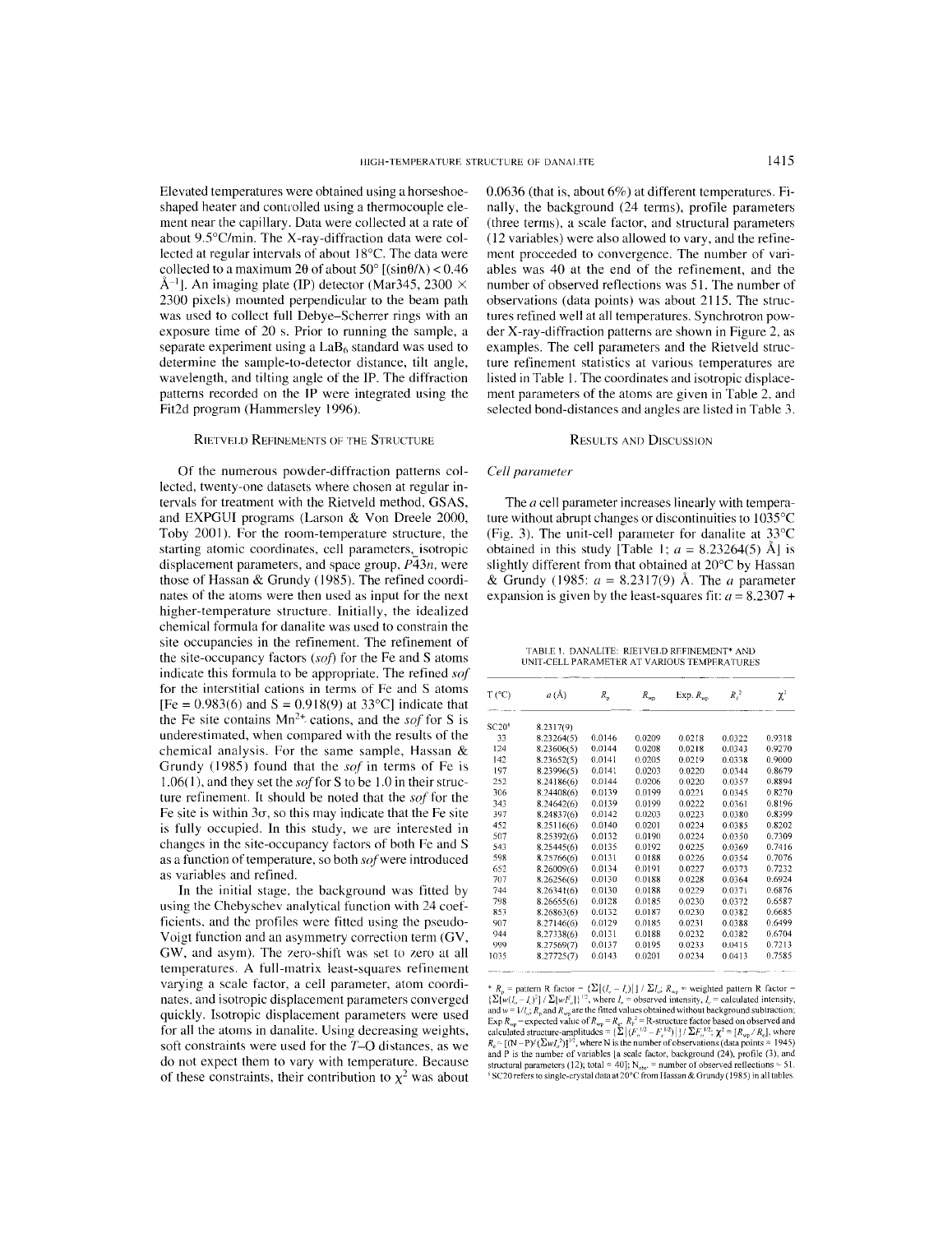

FIG. 2. Synchrotron X-ray powder-diffraction pattern for danalite at 33 and 1035°C, together with the calculated and difference plot from Rietveld refinement. The similarity between the patterns indicates no change in space group.

4.4906  $\times$  10<sup>-5</sup>T. The coefficient of linear thermal expansion,  $\alpha_a = (da/dT)(1/a)$ , calculated from the above equation, varies between  $5.455 \times 10^{-6}$  °C<sup>-1</sup> at 33°C and 5.425  $\times$  10<sup>-6</sup> °C<sup>-1</sup> at 1035°C. In sodalite,  $\alpha_a$  varies between  $1.134 \times 10^{-5}$  °C<sup>-1</sup> at 28°C and 2.134  $\times 10^{-5}$  °C<sup>-1</sup> at 982°C (Hassan et al. 2004). The volume expansion in danalite is given by the least-squares fit:  $V = 557.5692$  $+9.1807 \times 10^{-3}$ T. The coefficient of volume thermal expansion,  $\alpha_V = (dV/dT)(1/V)$  varies between 1.645  $\times$  $10^{-5}$  °C<sup>-1</sup> at 33°C and 1.619  $\times$  10<sup>-5</sup> °C<sup>-1</sup> at 1035°C. In sodalite,  $\alpha_V$  varies between 3.375  $\times$  10<sup>-5</sup> °C<sup>-1</sup> at 28°C and  $6.374 \times 10^{-5}$  °C<sup>-1</sup> at 982°C (Hassan *et al.* 2004). The percent volume change between 33 and  $1035^{\circ}$ C is 1.6(1)% in danalite compared to  $4.8(2)\%$  in sodalite between 28 and 982°C. The volume change in danalite is much smaller than in sodalite because of the highly charged  $[Fe_{4} \cdot S]^{6+}$  clusters in danalite compared to [Na<sub>4</sub>•Cl]<sup>3+</sup> in sodalite. Unlike sodalite, the clusters in danalite bond strongly to the framework O atoms, which resist thermal expansion. In addition, the smaller Be atoms in danalite take the place of the larger Al atoms in sodalite. Consequently, danalite is in a more highly collapsed state (e.g.,  $\varphi_{Si} = 32.11^{\circ}$  at 33°C) compared to sodalite ( $\varphi_{Si} = 23.6^{\circ}$  at 28°C).

#### **STRUCTURE OF DANALITE**

The general structural features of danalite have been described and the structure obtained at  $33^{\circ}$ C (Fig. 1) is similar to that obtained by Hassan & Grundy (1985). At 33°C, the Be-O and Si-O distances are 1.6359(2) and 1.6293(3) Å, respectively, compared to  $1.636(4)$  and 1.629(4) Å obtained at 20°C by Hassan & Grundy (1985). The Be and Si atoms are fully ordered, so they

1416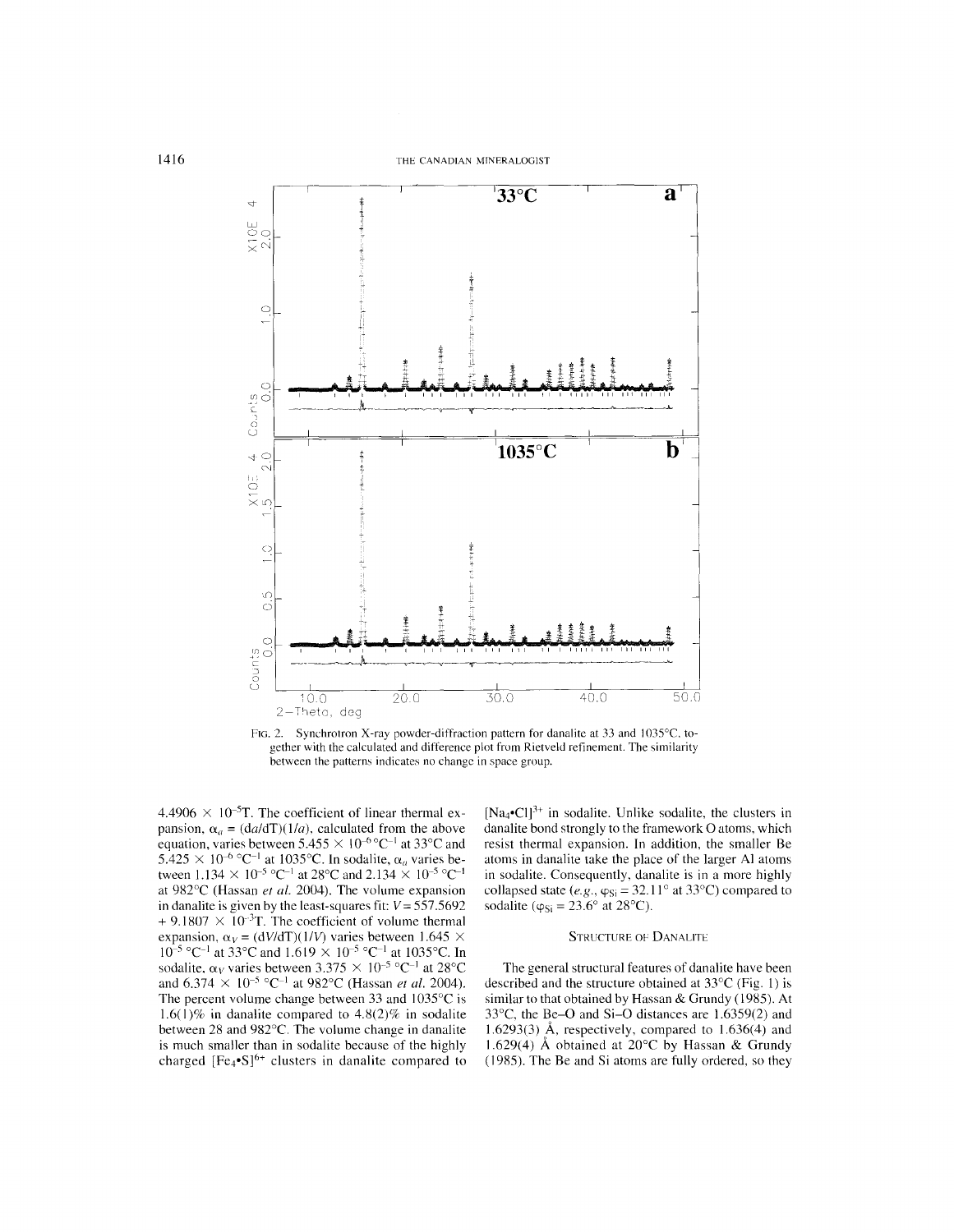TABLE 2. POSITIONAL AND ISOTROPIC DISPLACEMENT PARAMETERS *(U* x 100 *N)* AT VARIOUS TEMPERATURES FOR DANALITE

|          | Atom <sup>§</sup> /T <sup>o</sup> C | SC20       | 33                        | 124                       | 142                                                                                                                               | 197        | 252        | 306                                                                           | 343                                                 | 397        | 452        | 507        |
|----------|-------------------------------------|------------|---------------------------|---------------------------|-----------------------------------------------------------------------------------------------------------------------------------|------------|------------|-------------------------------------------------------------------------------|-----------------------------------------------------|------------|------------|------------|
| Be       | U                                   | 0.65(21)   | 1.38(25)                  | 1.57(25)                  | 1.50(25)                                                                                                                          | 1.52(25)   | 1.64(26)   | 1.67(25)                                                                      | 1.75(25)                                            | 1.70(26)   | 2.03(27)   | 1.86(25)   |
| Si       | U                                   | 0.32(5)    | 1.88(8)                   | 2.09(9)                   | 2.10(8)                                                                                                                           | 2.19(9)    | 2.26(9)    | 2.30(9)                                                                       | 2.38(9)                                             | 2.44(9)    | 2.56(9)    | 2.55(9)    |
| $\Omega$ | x                                   | 0.1395(4)  | 0.13936(3)                | 0.13933(3)                | 0.13948(3)                                                                                                                        | 0.13947(3) | 0.13935(3) | 0.13939(3)                                                                    | 0.13947(3)                                          | 0.13936(3) | 0.13946(3) | 0.13971(3) |
|          | ν                                   | 0.1401(5)  |                           |                           | $0.13998(3)$ $0.13995(3)$ $0.14012(3)$ $0.14011(3)$ $0.13998(3)$ $0.14002(3)$ $0.14010(3)$ $0.13999(3)$ $0.14009(3)$ $0.14035(3)$ |            |            |                                                                               |                                                     |            |            |            |
|          | $\boldsymbol{z}$                    | 0.4126(3)  |                           |                           | $0.41256(4)$ $0.41274(4)$ $0.41282(4)$ $0.41300(4)$                                                                               |            |            | $0.41306(4)$ $0.41320(4)$ $0.41335(4)$ $0.41342(4)$ $0.41361(4)$ $0.41385(4)$ |                                                     |            |            |            |
|          | U                                   | 0.66(7)    | 1.71(8)                   | 2.05(8)                   | 2.05(8)                                                                                                                           | 2.18(8)    | 2.28(8)    | 2.36(8)                                                                       | 2.51(8)                                             | 2.58(8)    | 2.68(8)    | 2.70(8)    |
| Fe       | $\boldsymbol{x}$                    | 0.1693(1)  |                           | $0.16976(6)$ $0.16992(6)$ | 0.16989(6)                                                                                                                        | 0.16997(6) | 0.17003(6) |                                                                               | $0.17006(6)$ $0.17012(6)$                           | 0.17017(7) | 0.17024(7) | 0.17022(6) |
|          | U                                   | 0.69(2)    | 0.60(3)                   | 0.86(3)                   | 0.89(3)                                                                                                                           | 1.08(3)    | 1.21(3)    | 1.35(3)                                                                       | 1.41(3)                                             | 1.58(3)    | 1.71(3)    | 1.89(3)    |
|          | sof                                 | 1.06(1)    | 0.983(6)                  | 0.981(6)                  | 0.979(6)                                                                                                                          | 0.980(6)   | 0.981(6)   | 0.983(5)                                                                      | 0.979(6)                                            | 0.981(6)   | 0.981(6)   | 0.985(5)   |
| S        | U                                   | 1,03(7)    | 1.83(14)                  | 2.05(15)                  | 2.19(15)                                                                                                                          | 2.41(15)   | 2.60(15)   | 2.73(15)                                                                      | 2.87(16)                                            | 3.10(16)   | 3.31(16)   | 3.60(16)   |
|          | sof                                 | 1.0        | 0.918(9)                  | 0.920(9)                  | 0.922(9)                                                                                                                          | 0.926(9)   | 0.928(9)   | 0.930(9)                                                                      | 0.929(9)                                            | 0.933(9)   | 0.937(9)   | 0.947(9)   |
|          | Atom <sup>§</sup> /T°C              | 543        | 598                       | 652                       | 707                                                                                                                               | 744        | 798        | 853                                                                           | 907                                                 | 944        | 967        | 1035       |
| Be       | U                                   | 1.84(25)   | 1.86(25)                  | 2.09(26)                  | 2.21(26)                                                                                                                          | 2.31(26)   | 2.25(26)   | 2.31(26)                                                                      | 2.36(26)                                            | 2.47(27)   | 2.59(29)   | 2.69(30)   |
| Si       | U                                   | 2.56(9)    | 2.62(9)                   | 2.69(9)                   | 2.69(9)                                                                                                                           | 2.79(9)    | 2.87(9)    | 2.83(9)                                                                       | 2.90(9)                                             | 2.99(9)    | 2.85(10)   | 2.73(10)   |
| $\Omega$ | x                                   | 0.13965(3) | 0.13970(3)                | 0.13951(3)                | 0.13954(3)                                                                                                                        | 0.13970(3) | 0.13971(3) | 0.13960(3)                                                                    | 0.13964(3)                                          | 0.13955(3) | 0.13894(3) | 0.13858(3) |
|          | y                                   |            |                           |                           | 0.14028(3) 0.14034(3) 0.14015(3) 0.14017(2) 0.14033(2) 0.14035(2) 0.14023(2)                                                      |            |            |                                                                               | $0.14028(2)$ $0.14018(2)$ $0.13954(3)$ $0.13916(3)$ |            |            |            |
|          | z                                   |            |                           |                           | $0.41385(4)$ $0.41405(4)$ $0.41412(4)$ $0.41426(4)$                                                                               | 0.41436(4) |            | $0.41454(3)$ $0.41461(3)$ $0.41478(3)$ $0.41485(3)$                           |                                                     |            | 0.41475(4) | 0.41470(4) |
|          | U                                   | 2,75(8)    | 2.87(8)                   | 2.96(8)                   | 3.01(8)                                                                                                                           | 3.09(8)    | 3.25(8)    | 3.25(8)                                                                       | 3.36(8)                                             | 3,40(9)    | 3.23(9)    | 3.08(9)    |
| Fe       | $\boldsymbol{x}$                    |            | $0.17023(6)$ $0.17022(6)$ | 0.17031(7)                | 0.17032(7)                                                                                                                        | 0.17033(7) | 0.17039(7) | 0.17044(7)                                                                    | 0.17044(7)                                          | 0.17050(7) | 0.17076(7) | 0.17093(7) |
|          | U                                   | 1.88(3)    | 2.09(3)                   | 2.15(3)                   | 2.33(3)                                                                                                                           | 2.38(3)    | 2.53(3)    | 2.58(3)                                                                       | 2.74(3)                                             | 2.82(3)    | 3.05(4)    | 3.21(4)    |
|          | sof                                 | 0.985(5)   | 0.985(5)                  | 0.985(5)                  | 0.988(5)                                                                                                                          | 0.986(5)   | 0.984(5)   | 0.987(5)                                                                      | 0.986(5)                                            | 0.986(6)   | 1.011(6)   | 1.029(6)   |
| S        | U                                   | 3.51(16)   | 3.82(16)                  | 3.84(17)                  | 4.06(17)                                                                                                                          | 4.06(17)   | 4.18(17)   | 4.22(17)                                                                      | 4.44(17)                                            | 4.66(18)   | 4.22(19)   | 4.01(19)   |
|          |                                     |            |                           |                           |                                                                                                                                   | 0.951(9)   |            | 0.950(9)                                                                      |                                                     |            |            |            |

<sup>§</sup> Si is at  $(\frac{1}{4}, \frac{1}{2}, 0)$ , Be is at  $(\frac{1}{4}, 0, \frac{1}{2})$ , Fe is at  $(x, x, x)$ , and S is at  $(0, 0, 0)$ .

alternate over the available site in the framework of tetrahedra.

The four identical Be-O bonds have similar lengths to the four identical Si-O bonds (Table 3). The variation of the *T-O* distances shown (Fig. 4a) reveals an abrupt change at 926°C (this temperature is chosen midway between 907 and 944°C), so the data are best described as two groups. For convenience, in all calculations, the value at 944°C was used for the value at 926°C, as there is no value at 926°C, Between 33 and 926°C, the Be~O and Si-O distances are almost constant. Between 926 and 1035°C, the Be-O bond length decreases, whereas the Si-O bond length increases, but the changes are small. In sodalite, between 28 and 982°C, the Si-O and AI-O distances are constant (Hassan *et al. 2004).*

The variation of the angles in the *T04* tetrahedron is shown in Figure 5. The smaller O-T-O angles vary opposite to the larger *O\*-T-O\** angles (Figs. *Sa,* b). Atoms 0 and 0\* are framework oxygen atoms related by symmetry. From 33 to 926°C, the Be-O-Si angle increases from 126.11(2) to 127.22(2)<sup>o</sup> by 1.12(3)<sup>o</sup>, and from 926 to 1035 $\degree$ C, this angle increases to 127.32(2) $\degree$ , for a total change of  $1.21(3)^\circ$  (Fig. 5c). In sodalite, from 28 to 982°C, the AI-O-Si bridging angle increases by



FIG. 3. The  $a$  unit-cell parameter increases linearly with temperature. The least-squares fit to the data is given as an insert. Error bars are smaller than the symbols. Single-crystal data at 20°C from Hassan & Grundy (1985) are included in all graphs for comparison. They are shown in "opposite" symbols to the present data. Here, the data point is shown as an open square instead of a solid square. and is similarly illustrated in the other graphs.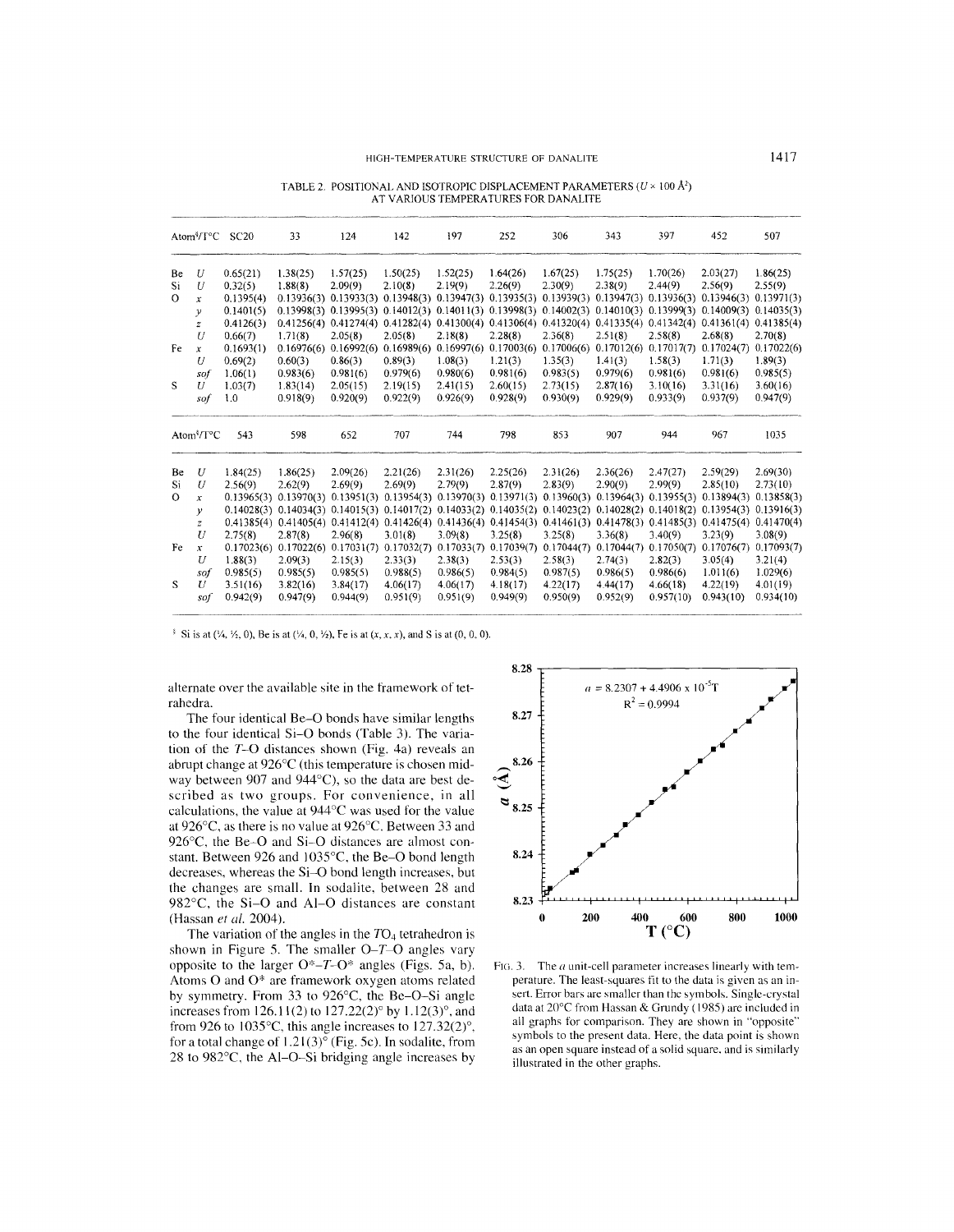| $T (^{\circ}C)$    |            | <b>SC20</b>                                                                                  | 33                                                                    | 124   | 142   | 197   | 252                                                         | 306   | 343                                                                               | 397       | 452                              | 507       |
|--------------------|------------|----------------------------------------------------------------------------------------------|-----------------------------------------------------------------------|-------|-------|-------|-------------------------------------------------------------|-------|-----------------------------------------------------------------------------------|-----------|----------------------------------|-----------|
| $Be - O$           | $4 \times$ | 1.634(4)                                                                                     |                                                                       |       |       |       | 1.6359(2) 1.6358(2) 1.6359(2) 1.6359(2) 1.6359(2) 1.6359(2) |       | 1.6359(2)                                                                         | 1.6359(2) | 1.6360(2)                        | 1.6360(2) |
| $O - Be - O$       | $4 \times$ | 108.1(2)                                                                                     |                                                                       |       |       |       | 108.06(1) 108.09(1) 108.04(1) 108.06(1) 108.11(1) 108.10(1) |       | 108.08(1)                                                                         | 108.13(1) | 108.11(1)                        | 108.04(1) |
|                    |            | $2 \times 112.2(2)$                                                                          |                                                                       |       |       |       | 112.33(2) 112.27(2) 112.38(2) 112.34(2) 112.24(2) 112.24(2) |       | 112.28(2)                                                                         | 112.18(2) | 112.23(2)                        | 112.38(2) |
| $Si - O$           |            | $4 \times 1.629(4)$                                                                          |                                                                       |       |       |       | 1.6293(3) 1.6294(3) 1.6293(3) 1.6293(3) 1.6294(3) 1.6293(3) |       | 1.6293(3)                                                                         | 1.6293(3) | 1.6293(3)                        | 1.6293(3) |
| $O-Si-O$           | $4 \times$ | 107.9(2)                                                                                     |                                                                       |       |       |       | 108.00(1) 108.03(1) 107.97(1) 107.99(1) 108.04(1) 108.04(1) |       | 108.02(1)                                                                         | 108.07(1) | 108.05(1)                        | 107.97(1) |
|                    | $2 \times$ | 112.6(2)                                                                                     |                                                                       |       |       |       | 112.46(2) 112.40(2) 112.51(2) 112.47(1) 112.37(2) 112.37(2) |       | 112.41(2)                                                                         | 112.31(2) | 112.36(2)                        | 112.51(1) |
| $Be - O - Si$      |            | 126.5(2)                                                                                     |                                                                       |       |       |       | 126.11(2) 126.20(2) 126.22(2) 126.31(2) 126.36(2) 126.42(2) |       | 126.48(2)                                                                         | 126.54(2) | 126.61(2)                        | 126.69(2) |
| $\phi_{\text{Be}}$ |            | 31.96                                                                                        | 31.99                                                                 | 31.94 | 31.89 | 31.84 | 31.84                                                       | 31.80 | 31.74                                                                             | 31.74     | 31.66                            | 31.54     |
| $\phi_{si}$        |            | 32.07                                                                                        | 32.11                                                                 | 32.06 | 32.01 | 31.96 | 31.96                                                       | 31.91 | 31.85                                                                             | 31.85     | 31.78                            | 31.66     |
| $Fe-O$             |            | $3 \times 2.033(3)$                                                                          |                                                                       |       |       |       | 2.0294(5) 2.0308(5) 2.0314(5) 2.0333(5) 2.0340(5) 2.0355(5) |       | 2.0367(5)                                                                         | 2.0377(5) | 2.0393(5)                        | 2.0415(5) |
| $Fe-S$             |            |                                                                                              | 2.4132(4) 2.4207(9) 2.4239(9) 2.4236(9) 2.4258(9) 2.4273(9) 2.4283(9) |       |       |       |                                                             |       | 2.4299(9)                                                                         | 2.4311(9) | 2.4330(9)                        | 2.4335(9) |
| $T (^{\circ}C)$    |            | 543                                                                                          | 598                                                                   | 652   | 707   | 744   | 798                                                         | 853   | 907                                                                               | 944       | 967                              | 1035      |
| $Be - O$           |            | $4 \times 1.6360(2)$ $1.6360(2)$ $1.6360(2)$ $1.6360(2)$ $1.6360(2)$ $1.6360(2)$ $1.6360(2)$ |                                                                       |       |       |       |                                                             |       | 1.6360(2)                                                                         | 1.6360(2) | 1.6360(2)                        | 1.6360(2) |
| $O - Be - O$       |            | $4 \times 108.06(1)$ 108.06(1) 108.13(1) 108.13(1) 108.09(1) 108.10(1) 108.14(1)             |                                                                       |       |       |       |                                                             |       | 108.14(1)                                                                         | 108.18(1) | 108.40(1)                        | 108.53(1) |
|                    |            | $2 \times 112.33(2)$ 112.34(2) 112.18(2) 112.18(2) 112.28(2) 112.26(2) 112.17(2)             |                                                                       |       |       |       |                                                             |       | 112.17(2)                                                                         | 112.09(2) | 111.63(2)                        | 111.36(2) |
| $Si - O$           | $4 \times$ | $1.6293(3)$ $1.6293(3)$ $1.6293(3)$ $1.6293(3)$ $1.6293(3)$ $1.6293(3)$ $1.6293(3)$          |                                                                       |       |       |       |                                                             |       | 1.6293(3)                                                                         | 1.6294(3) | 1.6296(3)                        | 1.6297(3) |
| $O-Si-O$           | $4 \times$ |                                                                                              | 108.00(1) 108.00(1) 108.07(1) 108.07(1) 108.02(1) 108.03(1) 108.08(1) |       |       |       |                                                             |       | 108.08(1)                                                                         | 108.12(1) | 108.34(1)                        | 108.48(1) |
|                    |            | $2 \times 112.46(2)$ 112.47(1) 112.31(1) 112.31(1) 112.41(1) 112.39(1) 112.30(1)             |                                                                       |       |       |       |                                                             |       | 112.30(1)                                                                         | 112.22(1) | 111.75(1)                        | 111.48(2) |
| $Be - O - Si$      |            |                                                                                              | 126.71(2) 126.79(2) 126.86(2) 126.93(2) 126.95(2) 127.04(2) 127.09(2) |       |       |       |                                                             |       | 127.173(17)                                                                       | 127.22(2) | 127.28(2)                        | 127.32(2) |
| $+\phi_{\rm Be}$   |            | 31.55                                                                                        | 31.48                                                                 | 31.50 | 31.45 | 31.40 | 31.34                                                       | 31.34 | 31.28                                                                             | 31.28     | 31.42                            | 31.51     |
| $\varphi_{\rm Si}$ |            | 31.67                                                                                        | 31.60                                                                 | 31.62 | 31.57 | 31.51 | 31.45                                                       | 31.45 | 31.39                                                                             | 31.39     | 31.53                            | 31.61     |
| $Fe-O$             |            | $3 \times 2.0418(5)$ $2.0441(5)$ $2.0451(5)$ $2.0467(5)$ $2.0474(5)$ $2.0492(5)$ $2.0503(5)$ |                                                                       |       |       |       |                                                             |       | 2.0523(5)                                                                         | 2.0532(5) | 2.0526(5)                        | 2.0523(5) |
| $Fe-S$             |            |                                                                                              |                                                                       |       |       |       |                                                             |       | 2.4338(9) 2.4347(9) 2.4366(9) 2.4376(9) 2.4379(9) 2.4397(9) 2.4409(10) 2.4419(10) |           | 2.4432(10) 2.4476(10) 2.4506(11) |           |

TABLE 3. BOND DISTANCES (Å) AND ANGLES (°) IN DANALITE AT VARIOUS TEMPERATURES

 $t$  No errors are given for the  $\varphi$  angles because they were computed from geometry.

5.06(2)° (Hassan *et al.* 2004). The abrupt change in the structural parameters at 926°C may be explained by oxidation of  $Fe<sup>2+</sup>$  cations and incorporation of O atoms into the structure. Danalite undergoes an oxidation of the Fe<sup>2+</sup> (and minor  $Mn^{2+}$ ) cations to the trivalent state beyond 771°C, which is accompanied by a weight gain from the incorporated O atoms, and begins to lose  $S_2(g)$ beyond 1029°C, and this is accompanied by a weight loss of  $S_2(g)$ . Danalite melts at 1274°C, and undergoes another oxidation event of  $Mn^{3+}$  to  $Mn^{4+}$  cations beyond 1298°C (Antao & Hassan 2002).

#### CAGE CLUSTERS

The  $\beta$ -cages enclose  $[Fe_{4} \cdot S]^{6+}$  clusters that expand with temperature. The orientation of these clusters is fixed by Fe-O bonds to the framework oxygen atoms. The Fe-S bond length increases by  $0.023(1)$  Å from 33 to 926°C, and by 0.007(1) A from 926 to 1035°C (Fig. 4c). The Fe-O bond distance increases by  $0.024(1)$ Å from 33 to 926 $\degree$ C, and decreases by 0.0009(7) Å from 926 to 1035°C (Fig. 4b). This slight decrease in the Fe-O bond may occur because of oxidation of the  $Fe<sup>2+</sup>$  (and minor  $Mn^{2+}$ ) cations to the Fe<sup>3+</sup> (and  $Mn^{3+}$ ) state and the incorporation of 0 atoms in the structure (Antao &

Hassan 2002). In sodalite, from 28 to 982°C, the  $[Na<sub>4</sub>•Cl]<sup>3+</sup>$  clusters expand with increases of the Na–Cl bond length by  $0.182(4)$  Å, and corresponding increases of the short Na–O bond lengths by  $0.093(2)$   $\AA$ , and decreases in the longer Na–O\* distances by  $0.108(1)$  Å (Hassan *et al. 2(04).*

## ISOTROPIC DISPLACEMENT PARAMETERS

The variation of the isotropic displacement parameters, *U,* for the atoms in danalite is displayed in Figure 6a. At 33°C, the *U* values for the atoms are observed in the following order:  $U(Fe) < U(Be) < U(O) < U(S)$ *U(Si).* The *U* for the framework atoms increase only slightly with temperature, whereas the  $U$  for Fe atoms, and S atoms in particular, increase considerably with temperature. The *U* for the S, 0, Be and Si atoms decrease beyond 926°C, whereas that for the Fe atoms increases. In sodalite, the *U* values for the interstitial atoms (Na and CI) increase much more with temperature, compared to the interstitial atoms (Fe and S) in danalite. This is because of the stronger bonds in the  $[Fe_{4} \cdot S]^{6+}$  clusters in danalite compared to the  $[Na_{4} \cdot Cl]^{3+}$ clusters in sodalite; also, the Fe atom is heavier than the Na atom.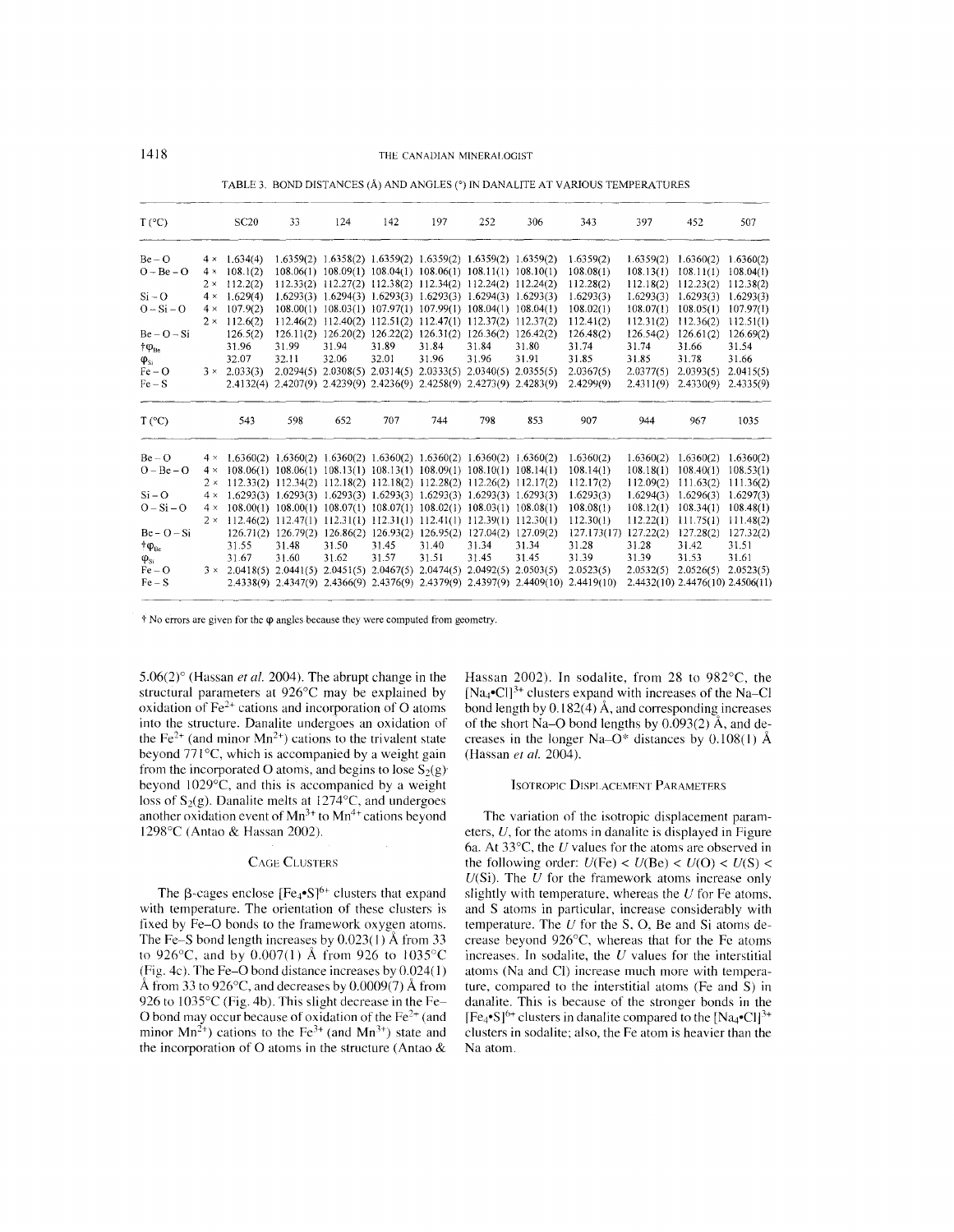

Fig. 4. Variation of the bond distances: (a)  $T=O$ , (b) Fe-O, and (c) Fe-S with temperature. All distances display an abrupt change at 926°C.

FIG. 5. Variation of the framework  $TO<sub>4</sub>$  bond angles (a, b), and (c) Be-O-Si bridging angle with temperature. All angles display an abrupt change at 926°C.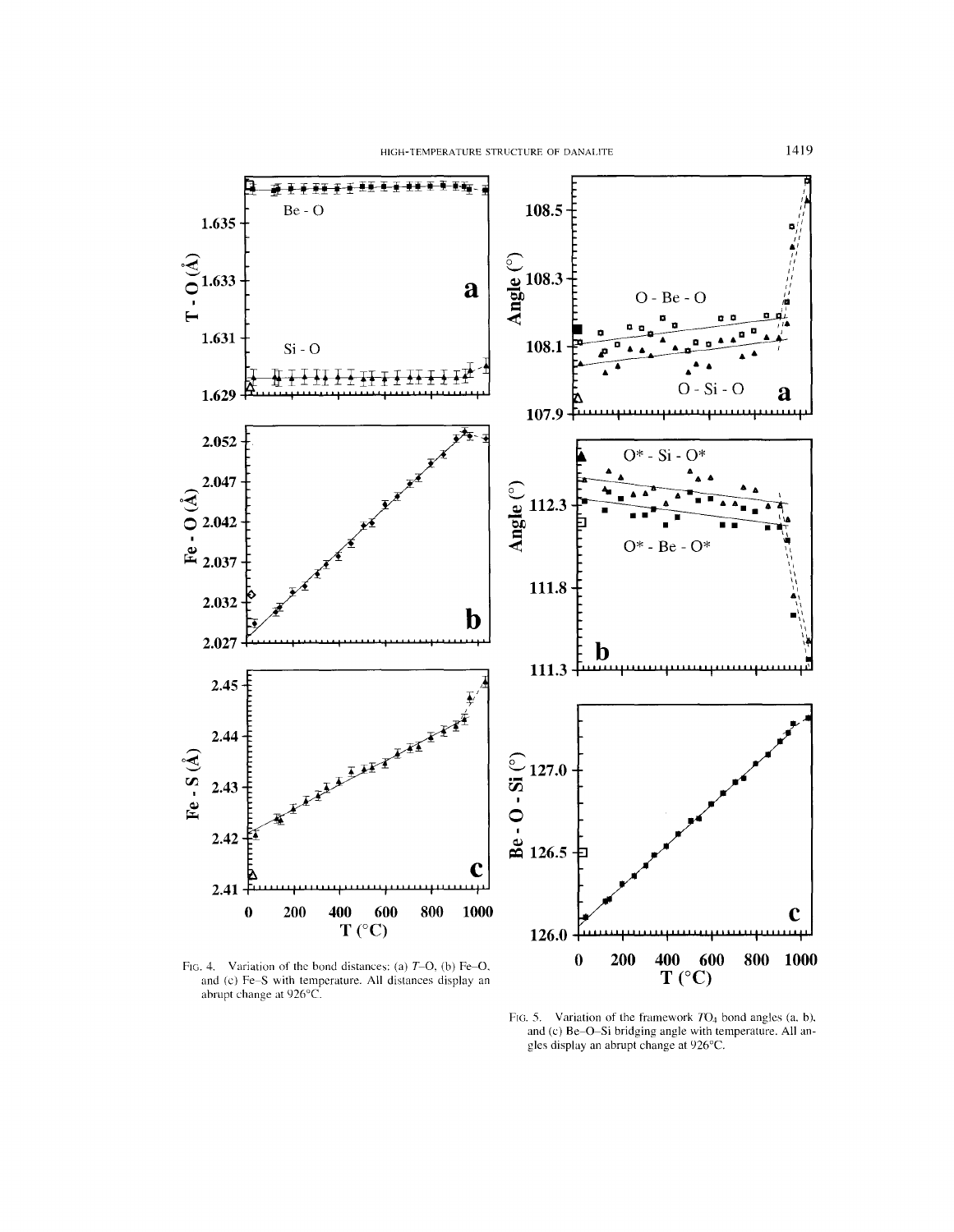## SITE-OCCUPANCY FACTORS FOR FE AND S ATOMS

The values for the site-occupancy factors for Fe are within  $3\sigma$  of 1.0, indicating that this site may be fully occupied, especially if the errors are underestimated (Table 2). A similar reasoning may be used to indicate that the S site may also be fully occupied. Therefore, the *sof* values for these sites may be set as fully occupied and not refined. In fact, a few structures at different temperatures were refined with fully occupied sites, and the trends we observed for bond lengths and angles were still present. However, we are interested in the *sof* values for the Fe and S sites to check for any systematic trends that may shed some light on the oxidation process that occurs in danalite as it is heated.



FIG. 6. (a) Variation of the isotropic displacement parameters, U. with temperature. The U values for S increase significantly with temperature. (b) Variation of the sof values for the Fe and S atoms with temperature. The *sof* values display an abrupt change at 926°C.

Figure 6b displays the variation of the site-occupancy factor for the Fe atom. The *sof* for Fe remains nearly constant until 926°C, and increases slightly beyond that temperature. The sof values are usually correlated with displacement parameters, so these trends may not be realistic. The increase in the *sof* of the S site probably indicates the incorporation of 0 atoms in the structure as the Fe<sup>2+</sup> (and minor  $Mn^{2+}$ ) atoms are oxidized. This increase may also indicate positional disorder of the S and incorporated 0 atoms. Positional disorder may also occur on the Fe site if it contains  $Fe^{2+}$  and  $Fe^{3+}$ cations, and may not reflect a true increase in the *soffor* the Fe site. The *sof* for Fe was nearly constant until 926°C, and we do not expect a sudden increase at higher temperatures. The oxidation of  $Fe<sup>2+</sup>$  in danalite is accompanied by a weight gain of 4.0% between 77J and 1029°c (Antao & Hassan 2002). Decrease in the *soffor* the S site above 926°C probably occurs because of the loss of  $S_2(g)$ . However, the loss of  $S_2(g)$  in danalite was observed between 1029 and 1298°c (5.7% weight loss; Antao & Hassan 2002).

The results from this study and that of the thermal analyses agree with each other only in general terms because the temperatures at which significant events occur do differ. This difference in temperature may arise because of different experimental techniques using different rates of heating, sample sizes, and sample environments. In the thermal-analysis study, the loss of  $S_2(g)$ in danalite was observed between 1029 and I 298°C, and in the present study, the decrease in the *soffor* the S site occurs between 926 and 1035°c, where the Fe-O bond length shows a small decrease. Oxidation of  $Fe<sup>2+</sup>$  in danalite is accompanied by a weight gain of 4.0% between 771 and 1029°C because of incorporation of O atoms into the structure. In the present study, we observe an increase in the *sofof* S from 33 to 926°C. The concurrent effect of thermal expansion and resulting effect of larger thermal-displacement parameters of the atoms may mask the true *sofvalue* for the Fe and S atoms. Nevertheless, the results from the two studies are consistent in general terms.

## THE MECHANISM OF THERMAL EXPANSION IN DANALITE

When the geometrical model for the thermal expansion of sodalite (Hassan & Grundy 1984) is combined with the thermal analyses of danalite (Antao & Hassan 2002) and the present results, there results a complete description of the thermal behavior of danalite. In the thermal expansion of danalite, the Fe-S bond expands, which is also indicated by large displacement-parameters for the Fe and S atoms, and this expansion forces the Fe atom toward the plane of the six-membered ring, which causes the framework tetrahedra to rotate. The BeO<sub>4</sub> and SiO<sub>4</sub> tetrahedra rotate by angles  $\varphi_{\text{Be}}$  and  $\varphi_{\text{Si}}$ , respectively (Fig. I). These rotational angles are calculated at different temperatures using equation 8 of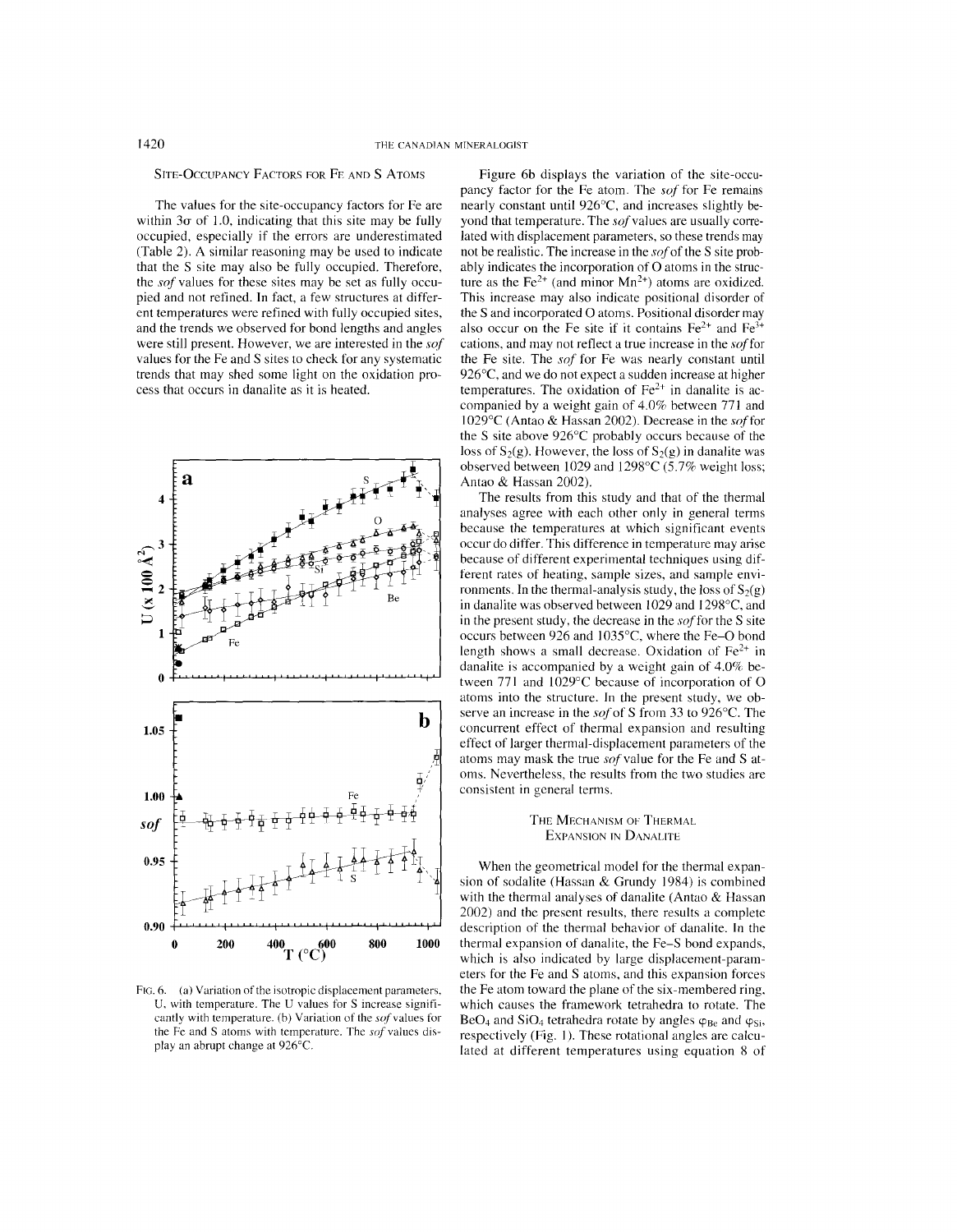Hassan & Grundy (1984), and their variations with temperature are shown (Fig. 7a). Between 33 and 926°C,  $\varphi_{\text{Be}}$  and  $\varphi_{\text{Si}}$  decrease by about 0.71°. From 926 to 1035°C,  $\varphi_{Be}$  and  $\varphi_{Si}$  increase by about 0.23°. In addition, the framework *T04* tetrahedra, especially bond angles, change slightly with temperature.

**In** sodalite, between 28 and 982°C, the angle of rotation of the AlO<sub>4</sub> tetrahedron,  $\varphi_{Al}$ , changes from 22.1 to 16.9° by 5.2°, whereas the angle of rotation of the  $SiO<sub>4</sub>$  tetrahedron,  $\varphi_{Si}$ , changes from 23.6 to 18.0° by 5.6°. Therefore, with the larger rotations in sodalite, a higher percentage of expansion is observed in sodalite compared to that in danalite, despite the fact that danalite is in a more collapsed state than sodalite.

As the Fe-S bonds expand, the Fe atoms move along  $\langle 111 \rangle$  toward the plane of the six-membered rings. The change of the Fe coordinate,  $x_{\text{Fe}}$ , with the *a* cell parameter for danalite is given (Fig. 7b). With increasing value of the *a* parameter,  $x_{Fe}$  increases smoothly to 926°C, then it increases sharply to 1035°C. If the Fe atom reaches  $(\frac{1}{4}, \frac{1}{4}, \frac{1}{4})$ , then it is midway between two S atoms and approximately in the plane of the six-membered ring. The S would then be eight-fold coordinated by eight Fe atoms, and the Fe atom eight-fold coordinated by two S and six framework 0 atoms, causing the rate of expansion to decrease. **In** danalite, melting occurs before the Fe atom reaches  $(14, 14, 14)$ . The maximum value for  $x_{Fe}$  [= 0.17093(7)] occurs at the maximum temperature of 1035°C. A comparison of the coordination of the Fe atom and its location with respect to a six-membered ring is shown in Figure 8 for the structures at 33 and I035°C.





FIG. 7. (a) Variation of the angle of rotation,  $\varphi_{Be}$  and  $\varphi_{Si}$ , of the  $BeO<sub>4</sub>$  and  $SiO<sub>4</sub>$  tetrahedra, respectively, with temperature (Fig. 1). (b) Variation of the atom coordinate of Fe,  $x_{Fe}$ , with *a*. All values display an abrupt change at 926°C.

FIG. 8. Comparison of the Fe coordination in danalite at (a) 33°C and (b) 1035°C. The displacement parameters are shown to scale at Ihe 50% probability level. A sixmembered ring also is shown. The 0\* atoms do not form typical Fe-O\* bonds, as they are too long.